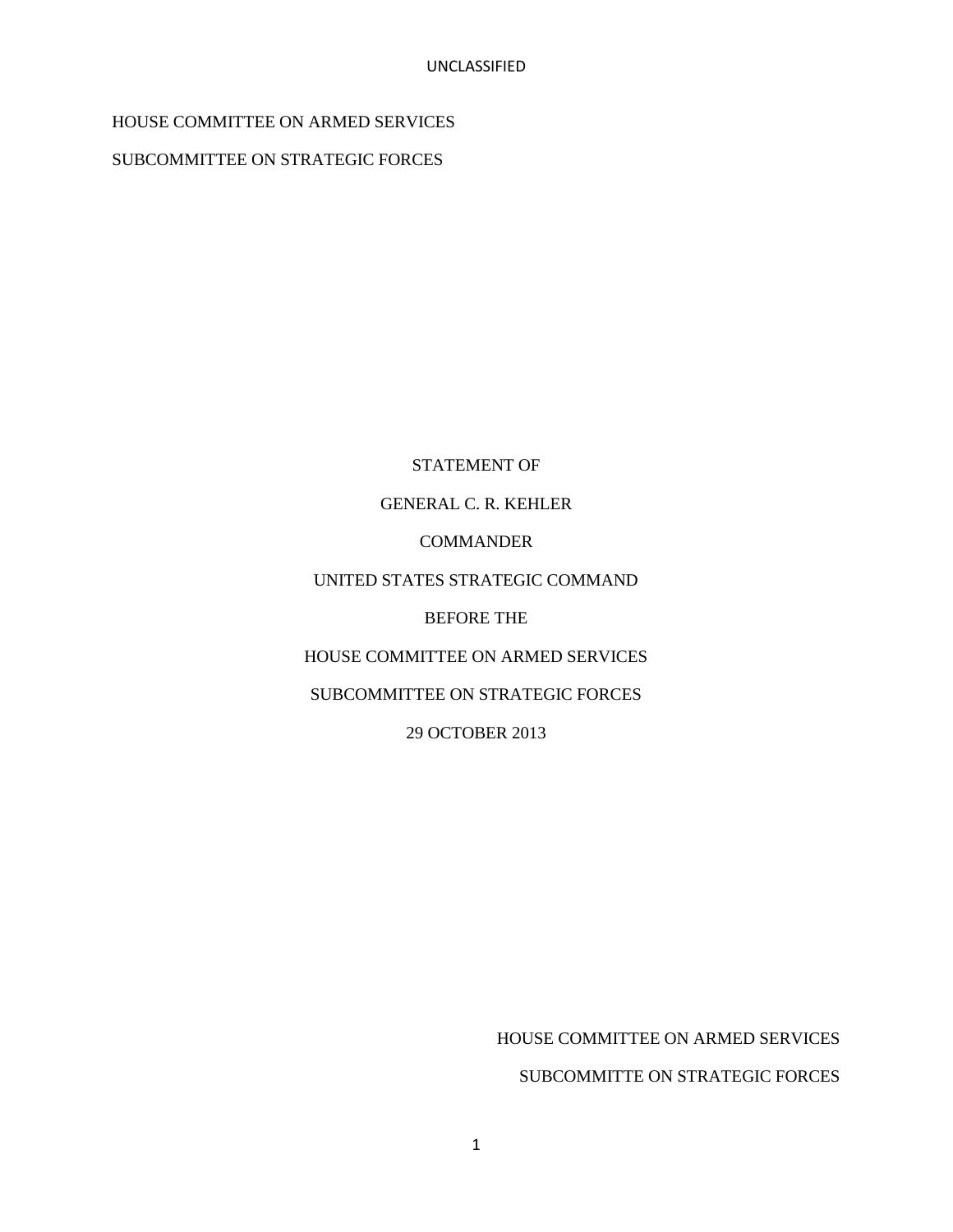Good afternoon. Chairman Rogers, Ranking Member Cooper, and distinguished members of the subcommittee. I am pleased to be here today with my esteemed colleagues to discuss the B61 Life Extension Program (LEP) and how it fits within our broader stockpile strategy.

Mr. Chairman, our nation's nuclear forces perform three key functions: deterring potential adversaries via credible nuclear capabilities and effective plans; assuring allies and partners of our extended deterrence commitments to them; and, in the unlikely event deterrence fails, employing nuclear weapons when directed by the President to achieve U.S. and Allied objectives. To accomplish these functions the nation requires a sound strategy, flexible guidance, effective plans, well-trained people, modernized nuclear delivery systems and associated life extension programs for the warheads, assured command and control, and the highly specialized infrastructure necessary to sustain them.

Today we are at the front end of a multi-decade effort to recapitalize our nuclear deterrent force and its supporting infrastructure. Planned investments will allow us to sustain the nuclear Triad of delivery vehicles, enable critical improvements to our national command and control systems, and systematically extend the life of essential weapons in the stockpile. We are studying options to recapitalize the responsive land-based ballistic missile capability while sustaining our current Minuteman III force through 2030. We are developing a modern longrange penetrating bomber and replacement cruise missile while upgrading our B-52H and B-2A bomber force to maintain today's visible and flexible air capability. We are proceeding with the Ohio-class Replacement Program to maintain an assured and survivable at-sea capability. We are selectively modernizing the nuclear command, control and communication (NC3) architecture to ensure secure, survivable, and enduring communications between the President

2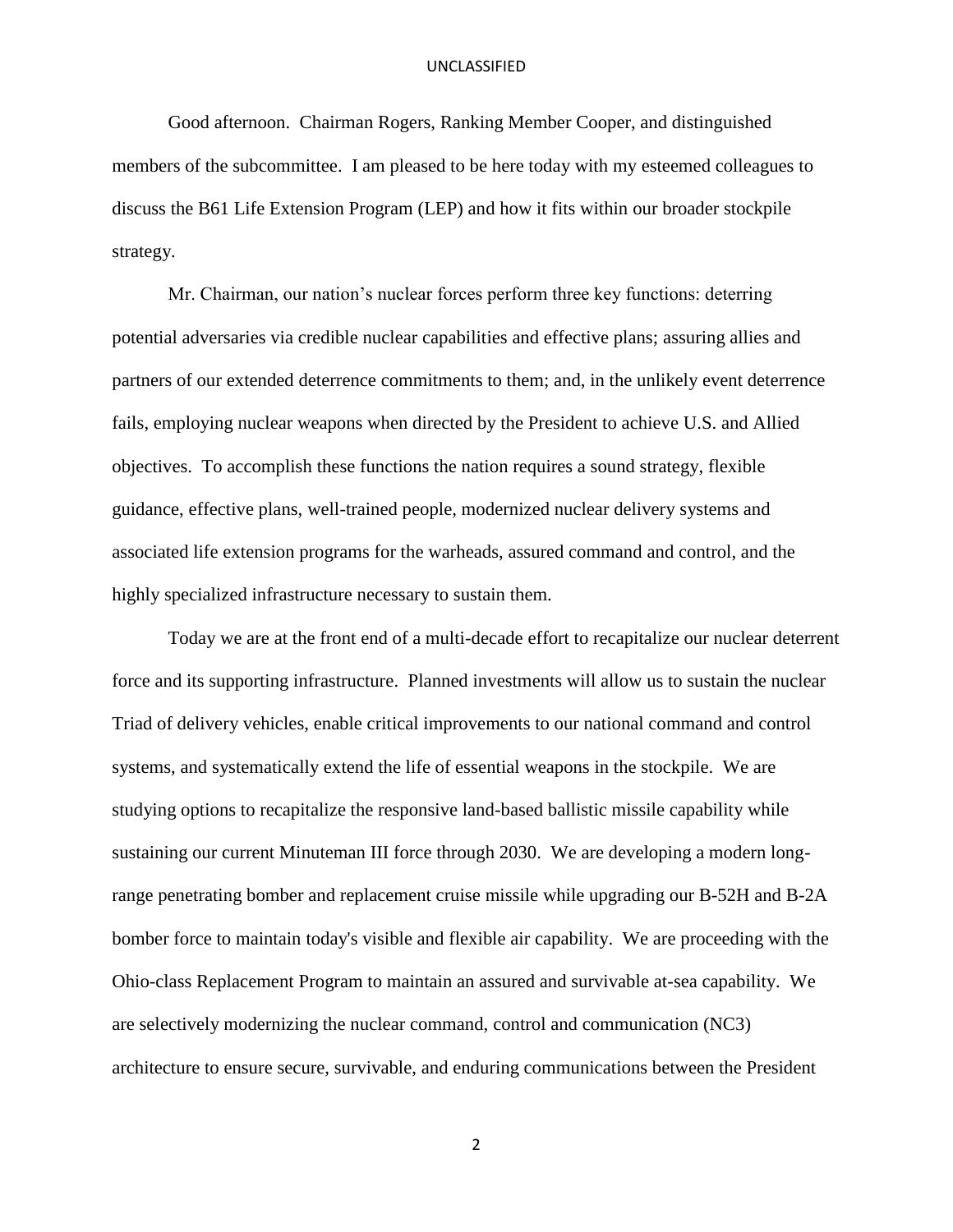and the nuclear forces. In the meantime, investment in our space-based assured communications and strategic warning systems will address existing capability gaps as we sustain the current NC3 systems in the near-term.

In the context of this larger investment picture, I'd like to focus this afternoon on the nuclear weapon stockpile and in particular the B61 gravity bomb.

The Nuclear Weapons Council recently approved a policy-based, long-term strategy and initial implementation plan to sustain the stockpile and modernize our nuclear complex. This 3+2 strategy—so named because it will ultimately result in three ballistic missile warheads and two air-delivered warheads—allows us to build a modern stockpile to address  $21<sup>st</sup>$  century threats and uncertainty. Through a series of synchronized life extension programs like the B61-12, we plan to improve confidence in the reliability, safety and intrinsic security of our nuclear weapons. Along the way, these programs will keep meaningful work in the nuclear complex and provide the impetus to develop and retain the critical workforce skills the United States needs to sustain the deterrent force.

Today's B61 inventory consists of five distinct variants all requiring unique and complex logistical support. The average B61 is over 25 years old, contains antiquated technology, and requires frequent handling for maintenance. Only through extraordinary measures has this aging family of weapons remained safe, secure and effective far beyond its originally planned operational life. As envisioned, the B61-12 LEP will extend that safety, security and effectiveness for decades. Specifically, the program addresses known aging issues, updates technology to meet  $21<sup>st</sup>$  century operational and security standards, reduces maintenance intervals, and consolidates multiple variants into a single design. This consolidation offers opportunities for cost savings and significant stockpile reductions while maintaining U.S.

3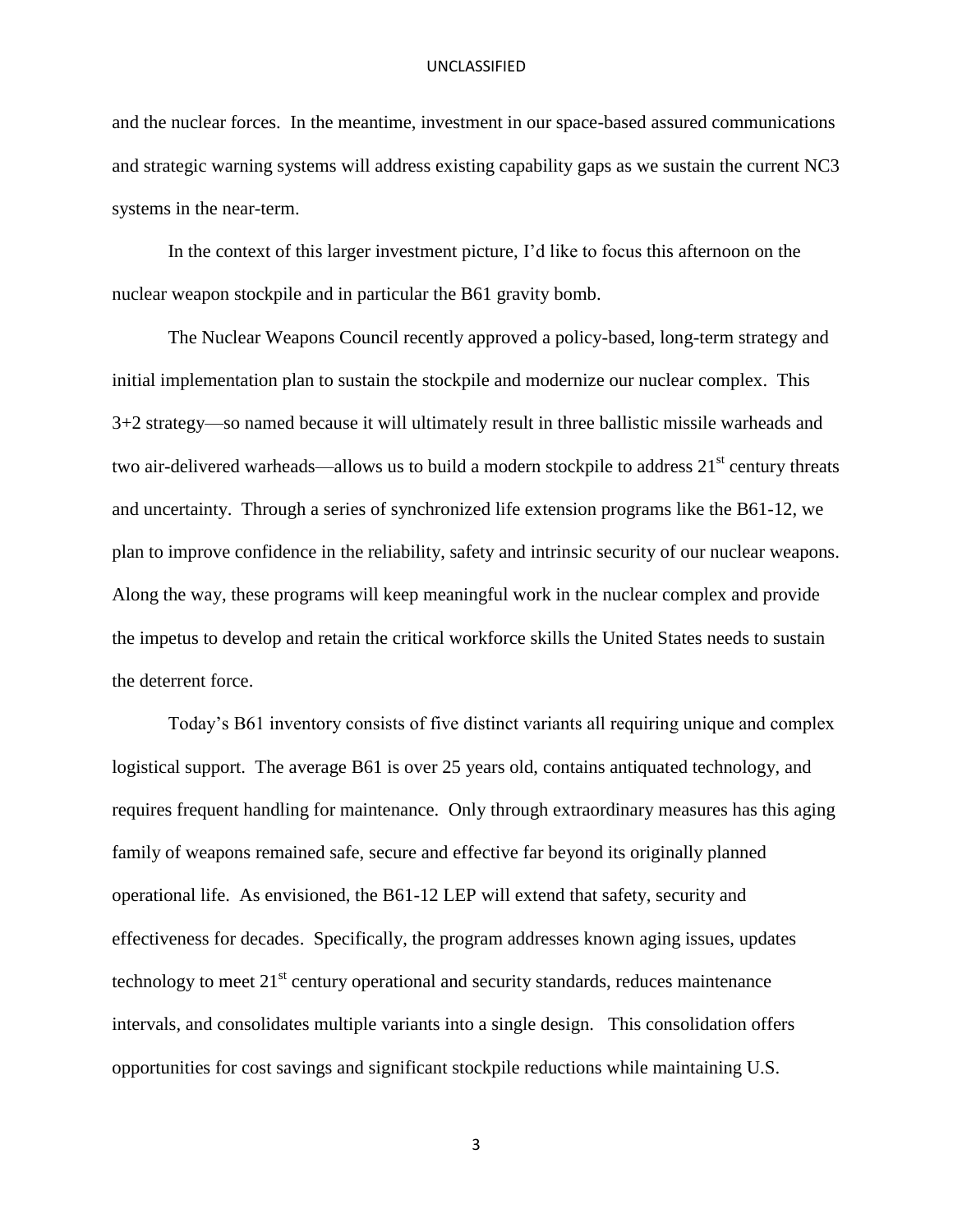national security objectives and extended deterrence commitments. Finally, the B61 LEP has been optimized in both scope and timing to match the limited throughput of the nuclear industrial complex.

From my military perspective, the B61 is a key component of the 3+2 strategy and represents a necessary capability to meet national guidance. First, our recently updated nuclear employment guidance directs us to retain a Triad of nuclear delivery vehicles—a construct that gives our deterrent force strength, resilience and flexibility. The current and future nuclear bomber force is a necessary and crucial component of the Triad and arming that force is a top priority. Second, the life-extended B61-12 is envisioned to be the only nuclear gravity weapon in the future arsenal, enabling significant reductions in the overall stockpile and avoiding the enormous costs of successive, sequential life extensions to multiple families of systems. Third, the work being done on the B61 can be leveraged for future life extension programs. Failure to conduct this life extension now will discard that leverage and increase costs of future life extension programs. Finally, the B61 is the only weapon in the stockpile that fulfills both tactical and strategic missions.

While the current force is safe, secure and effective, I remain concerned that the substantial modernization efforts I've described come in the midst of a difficult financial period. In my view, the need for wise and sustained investments increases as we decrease the number of deployed weapons to New START levels. As we face budgetary constraints, we should not abandon the tenets of our strategy. Instead, we must continually assess options to re-phase programs while meeting our security objectives and strategic mission requirements, and preserve program flexibility in case a planned course of action proves infeasible.

4